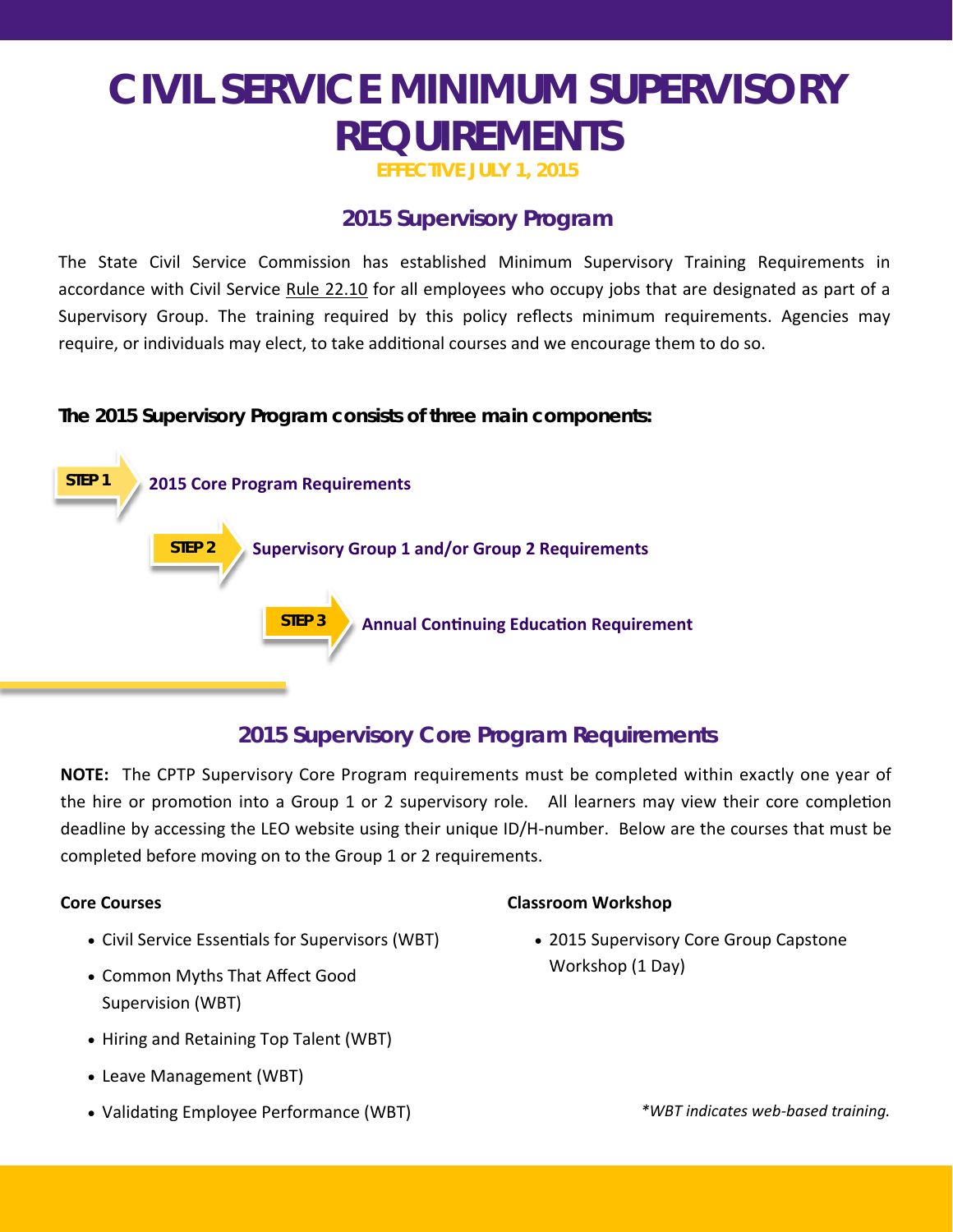**EFFECTIVE JULY 1, 2015** 

## **Supervisory Group 1 Course Requirements**

**NOTE:** *All Core requirements must be completed prior to registering for Group 1 courses.* 

#### **Group 1 Courses**

- Ethical Behavior in the Workplace (1 Day) *or*  Building Trust (WBT)
- Managing and Improving Work Processes *or*  Managing and Improving Work Processes (WBT)
- Change Management (WBT)
- Communicating Top Down Messages (WBT)
- Emotional Intelligence (WBT)
- Inspirational Leadership (WBT)
- Situational Leadership (WBT)

### **Classroom Workshop**

• CPTP Supervisor Group 1 Capstone Workshop (1 Day)

*NOTE: All core courses must be completed before learners can register for the capstone workshop.* 

#### **ElecƟves**

*Choose ONE of the following electives:* 

- Delegating Effectively (WBT)
- Peer-to-Peer Conflict (WBT)
- Developing Effective Teams Part One (1 Day)

## **Supervisory Group 2 Course Requirements**

**NOTE:** *Group 2 Supervisors must complete all of Group 1 requirements plus the courses below.* 

### **Group 2 Courses**

- Developing a Motivated Workgroup (1 Day) **or** OrganizaƟonal Dynamics (WBT)
- Emotional Intelligence (WBT)
- Ethical Leadership
- Prioritizing Tasks with Agency Mission and Values (WBT)
- Situational Leadership (WBT)
- Strategic Thinking (WBT)
- Work‐life Balance: Balancing Your Life (1 Day)

#### **ElecƟves**

*Choose ONE of the following electives:* 

- Conflict Management (WBT)
- Critical Thinking (WBT)
- Developing Effective Teams Part Two (1 Day)

*\*WBT indicates web‐based training.*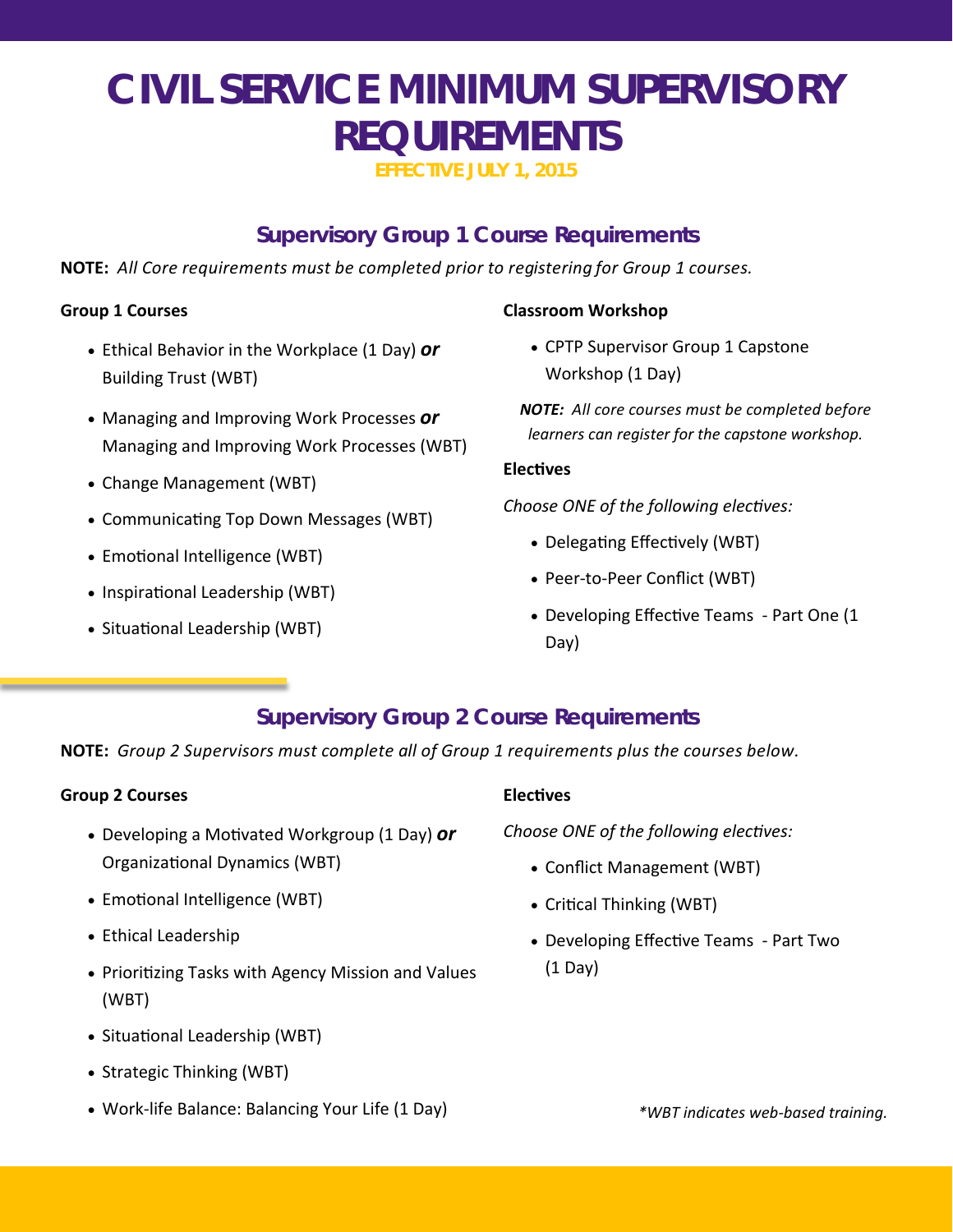**EFFECTIVE JULY 1, 2015** 

# **Continuing Education Credit**

Upon completion of the mandatory supervisory requirements, all Civil Service supervisors in Group 1 and 2 are required to complete the continuing education requirement within one fiscal year, and each fiscal year thereafter. For those who have already completed their supervisory requirements, the continuing education **requirement goes into effect on July 1, 2015 and must be completed by June 30, 2016** . All Group 1 and 2 supervisors must complete the continuing education requirements regardless of when they completed their training requirements.

**The courses below will saƟsfy the CPTP ConƟnuing EducaƟon requirement under the 2015 Mandatory Supervisory Training Requirements. Learners may take any one of the courses below to earn the credit.** 

- CPTP Building Trust WBT $1$
- CPTP Managing and Improving Work Processes WBT
- CPTP Change Management WBT
- CPTP Communicating Top Down Messages WBT
- CPTP Emotional Intelligence I WBT
- CPTP Emotional Intelligence II WB
- CPTP Situational Leadership 1 WBT
- CPTP Situational Leadership 2 WBT
- CPTP Organizational Dynamics WBT
- CPTP Ethical Leadership WBT
- CPTP Strategic Thinking WBT
- CPTP Work Life Balance WBT
- CPTP Strategic Alignment WBT
- $\bullet$  CPTP Professional Writing Skills ILT<sup>2</sup>
- CPTP Customer Service II WBT
- CPTP Mentoring in the Workplace WBT
- CPTP Effective Performance Evaluations ILT
- CPTP Project Manager's Role WBT
- CPTP Preventing Workplace Violence for Supervisors WBT
- CPTP Dealing with Difficult People WBT

*¹WBT indicates web‐based training. ²ILT indicates instructor‐led training*.

Continuing education courses will be designated based on the performance year (PY). For performance year 7/1/15 ‐ 6/30/16, your transcript will read "Cont ED PY 15‐16" once you have completed one of the courses. Courses completed before July 1, 2015 will not apply towards the continuing education requirement.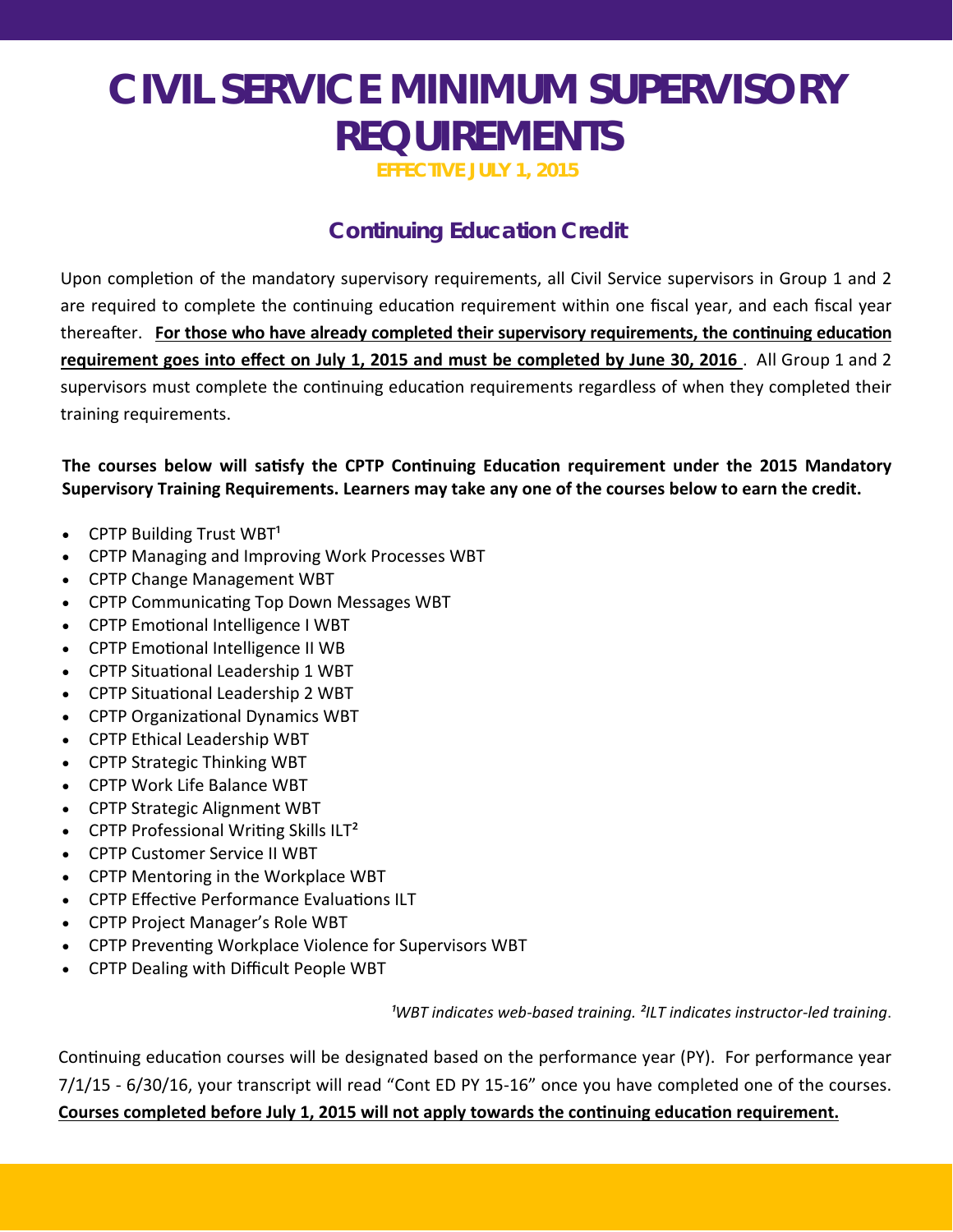**EFFECTIVE JULY 1, 2015** 

## **Timeline**

## **STEP 1**

### **Core Requirements**

*(One year to complete Core courses)* 

### **6 Total Courses**

*5 WBT; 1 ILT*

# **STEP 2**

## **Group 1**

*(Two years to complete Group 1 courses; three years total with Core requirements)* 

### **9 Total Courses**

5 WBT; 3 ILT; 1 Elective

## **Group 2**

*(One year to complete Group 2 courses; four years total with Core and Group 1 requirements)*

### **9 Total Courses**

*6 WBT; 2 ILT; 1 ElecƟve* 

# **STEP 3**

### **Continuing Education**

*(One year to complete upon fulfilling the requirements of Group 1 or Group 2)* 

**1 Course Annually**